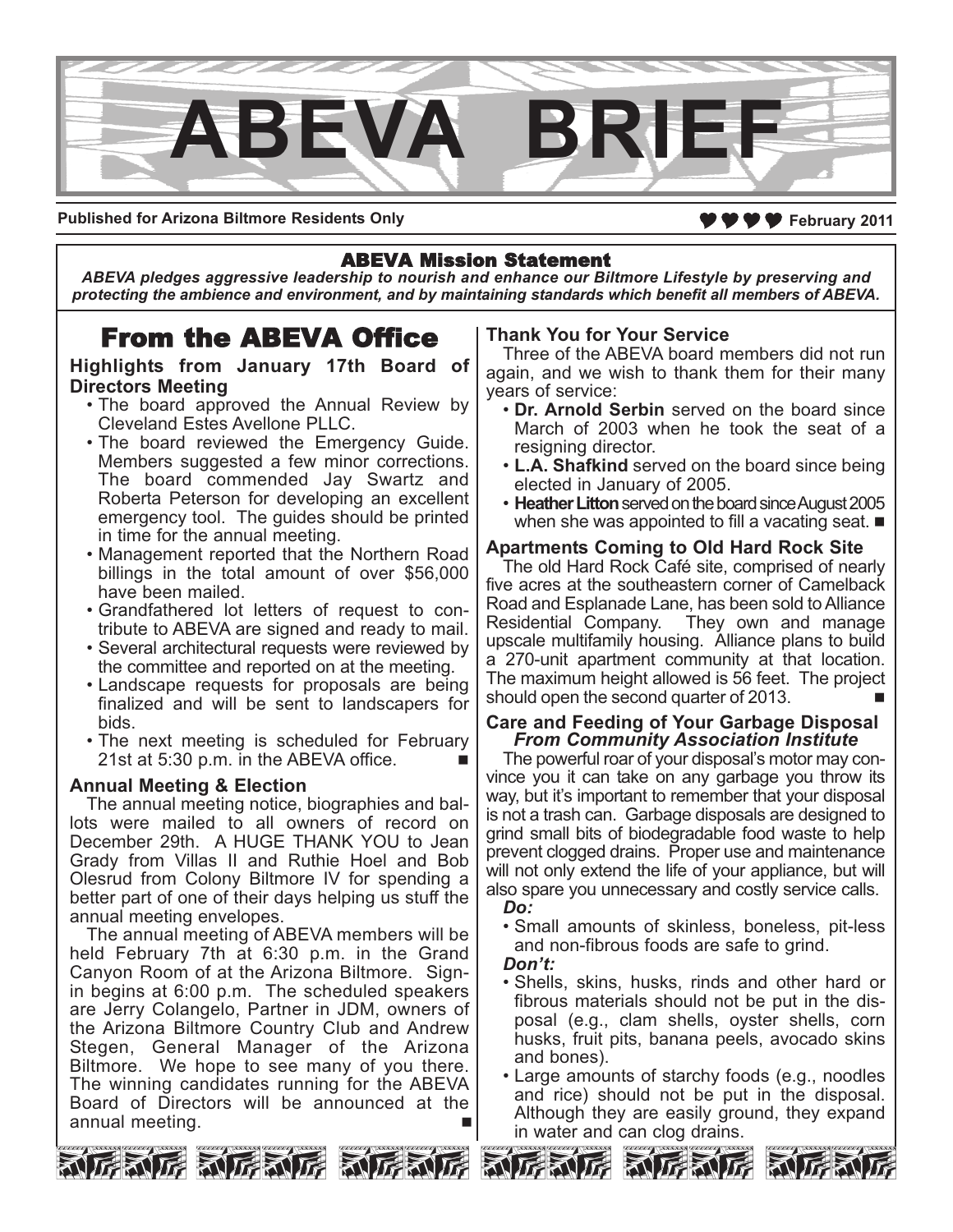# **厉 动厉动厉 动厉动厉**

#### *Always:*

• Run cold water when operating the disposal. Keep the water running for at least 30 seconds after you turn off the unit.

#### *Never:*

- Use hot water when operating the disposal.
- Put non-food materials through the disposal. This includes all types of glass, plastic and metals (e.g., bottle caps, aluminum foil and plastic wrap).
- Put harsh chemicals in the disposal or down the drain.

#### *Sometimes:*

- Occasionally grinding bits of citrus peel helps clean and freshen the disposal.
- Grinding a little ice once a month helps scrape away deposits and remove odors.
- Running small amounts of egg shells or coffee grounds through the disposal is sometimes suggested to sharpen the blades, however some sources warn against the practice. Consult your user's manual for recommendations specific to your model.

## SAFETY & SECURITY

#### **THE RESPONSIBILITY FOR SECURITY BEGINS WITH EACH RESIDENT. MOST CRIMES ARE CRIMES OF OPPORTUNITY.**

Should you see anything suspicious, call Roving Patrol at 602-369-4776 or Phoenix Crime Stop at 602-262-6151. Please program both of these numbers in



your home and cell phones.

#### **Tips to Avoid Becoming a Victim from the National Crime Prevention Council (www.ncps.org)**

#### *To Prevent an Attack*

- If you're alone, be sure to walk in busy, well-lit areas. If you know an area is sketchy, avoid it, period.
- If a stranger stops to ask you a question, be sure to stand at arm's length away as you respond. You'll have a better chance of escaping if you're attacked.
- Avoid scrolling through your smart phone, talking on your cell, or playing with your iPod while walking. You'll look distracted, which makes you an easy target.
- If you're walking at night, never wear headphones. During the day if you must wear them,

keep one earbud out and the volume low so that can always hear what's going on around you.

- Avoid dark stairwells. And if you're in the elevator alone, close the door as soon as possible so you are less likely to get stuck inside with an attacker.
- If you feel threatened when you're in a bar or a restaurant, don't just sit there; tell the staff. Make it look like you are talking about the menu. You can also text a message or call 911.

#### *If You Are Attacked*

- Yell "FIRE!" rather than screaming or yelling "HELP!" It is hard to interpret a scream, and the word "fire" draws more attention than "help."
- Use whatever you can as a weapon: your purse, your keys, your nails. Carry a small travel-size container of hairspray in your purse; you can use it to blur your attacker's vision.
- Kick the attacker in the groin, or scratch his eyes to help you escape.
- If your attacker wants your purse, give it to him.
- Take a mental photo of your attacker; note tattoos, height, weight, clothing.
- Call 911 ASAP after the attack. Then, write down everything that happened in your phone or on paper. Another option: Text a report to law enforcement. Check with your local police and preprogram the number to text into your phone.

#### **Guard Profile**

Now that you have been introduced to the sub-association first shift guards, let us begin to introduce the roving patrol guards.

This month we profile Roger Rosdahl the Officer in Charge (OIC) who has been serving ABEVA for



seven years. He first served various communities as a flex guard. He has been the permanent first shift guard for about three years taking over after the passing of his friend and ABEVA's long-term guard, Doris Herbeck. Previously, Roger managed service stations in Minnesota and Arizona for 30 years. The thing Roger enjoys most about this job is being able to visit with so many owners, solve issues and let residents know they can count on him for help. Outside work, Roger enjoys watching football, especially his favorite team, the Minnesota Vikings. He also enjoys taking care of his mother.  $\blacksquare$ 









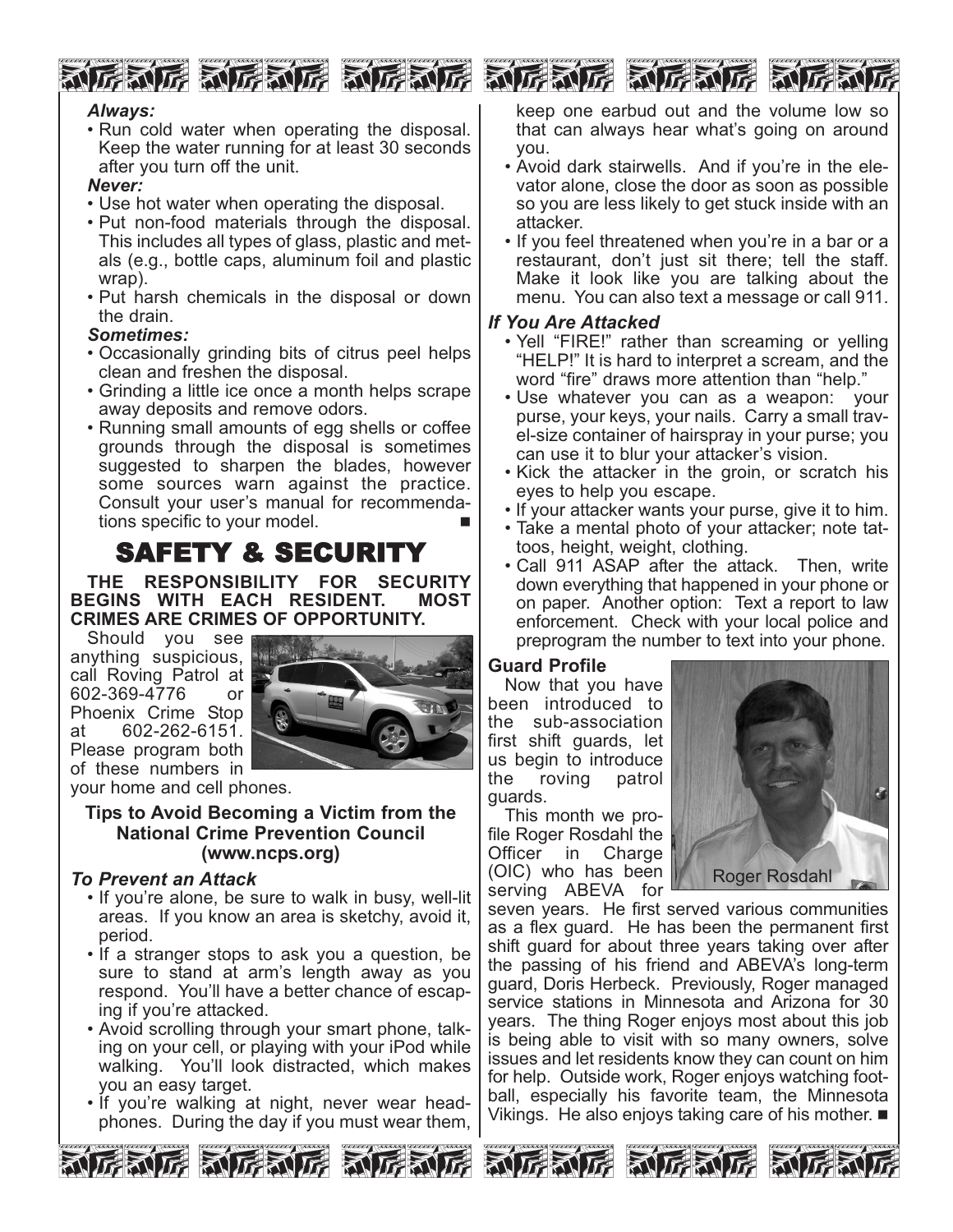

### MEETINGS & LUNCHEONS

#### **Camelback East Village Planning Committee**

The next meeting of the Camelback East Village Planning Committee is on Tuesday, February 1st at 6:00 p.m. at the Devonshire Senior Center, located at 2802 East Devonshire (one block north of Indian School Road). The December 7th meeting was cancelled. The meetings are open to the general public. For additional information, please call Marc Thornton, Camelback East Village Planner at 602-261-8701 or visit the website at www.phoenix.gov/PUBMEETC/indxhtml.html.

**Biltmore Area Partnership Luncheon at Ruth's Chris Steakhouse.**



The next Biltmore Area Partnership networking luncheon will be on Tuesday, February 22nd, at Ruth's Chris Steakhouse.

The guest speaker will be Bernie Clark, a Phoenix resident, and Executive Vice President with Charles

Schwab. He leads Schwab Advisor Services, which provides custodial, operational and trading support for approximately 6,000 independent investment advisory firms. While San Francisco is Schwab's Corporate Headquarters, Phoenix is Schwab's single largest employment center with more than 3,200 employees. Bernie had been with Deutsche Morgan Grenfell in London in global market sales, before joining Schwab in 1998. He has a BS degree in accounting from St. John's University in New York. Bernie will discuss "Charles Schwab: Poised for Growth in Phoenix and Beyond."

Ruth's Chris Steakhouse is located at 2201 East Camelback Road in Phoenix. Reservations are required by Friday, February 18th. Networking will be from 11:30 a.m. to 12:00 p.m. when lunch will be served. The speaker will address the attendees from 12:30 p.m. to 1:00 p.m. The cost is \$25 for members and \$35 for nonmembers. Checks must be submitted with reservations prior to the luncheon. For additional information, please call Ed Rossi at 602-957-6483. Reservations and checks should be sent to Biltmore Area Partnership, 3104 East Camelback Road, #174, Phoenix, AZ 85016. n

#### **The Biltmore Networking Group**

The Biltmore Networking Group monthly happy hour provides an excellent opportunity to meet and network with others in the Biltmore community. There is usually a group of about 60 to 80 professionals, including finance, fine arts, government, hospitality,



law, marketing, medicine, real estate, technology and many more. This month's happy hour is planned for February 3rd from 5:30 p.m. to 7:30 p.m. at the Omaha SteakHouse Garden Lounge inside the Biltmore Embassy Suites located at 2630 East Camelback Road in Phoenix. You may reach them by calling 602-955-3992. There is no need to RSVP, and there is never a charge to attend these events. If you have any questions or would like to be added to the email list for monthly announcements, please contact Shahpar Shahpar at Tiffany & Bosco, P.A. at ss@tblaw.com or (602) 255-6020. Shahpar is an attorney with the law firm of Tiffany & Bosco, and she founded the Biltmore Networking Group in 2003.









**James Bell, President Heather Litton, Vice President Stephen Hoffman, Treasurer Marcia Finberg, Secretary Camille Ercolano Steve Goldston Mark Monserez Dr. Arnold L. Serbin L.A. Shafkind Harvey Shrednick Jay Swart**

**ABEVA Office Information 2525 East Arizona Biltmore Circle, Building D, Ste. 145 Phoenix, Arizona 85016 Hours Mon.-Fri. 8:30 am-5 pm 602-955-1003 phone 602-955-1144 fax Roberta Peterson - Exec. Dir. email: rpeterson@abeva.com Beryl Ross - Executive Assistant & Notary - bross@abeva.com Roving Patrol: 602-369-4776 Police Dept. Non-Emergency: 602-262-6151 Resort Truck Parking on ABC Hotline 602-954-2573**



#### **Website Information**

Sign on to visit the website by going to www.abeva.com. If you do not yet have a login name and password, from the menu on the left choose e-forms, then choose login request, fill out the required information and click submit. We will send your pre-assigned login name and password back by email. You may read board minutes and the *ABEVA Brief* online. ■

和厉利厉